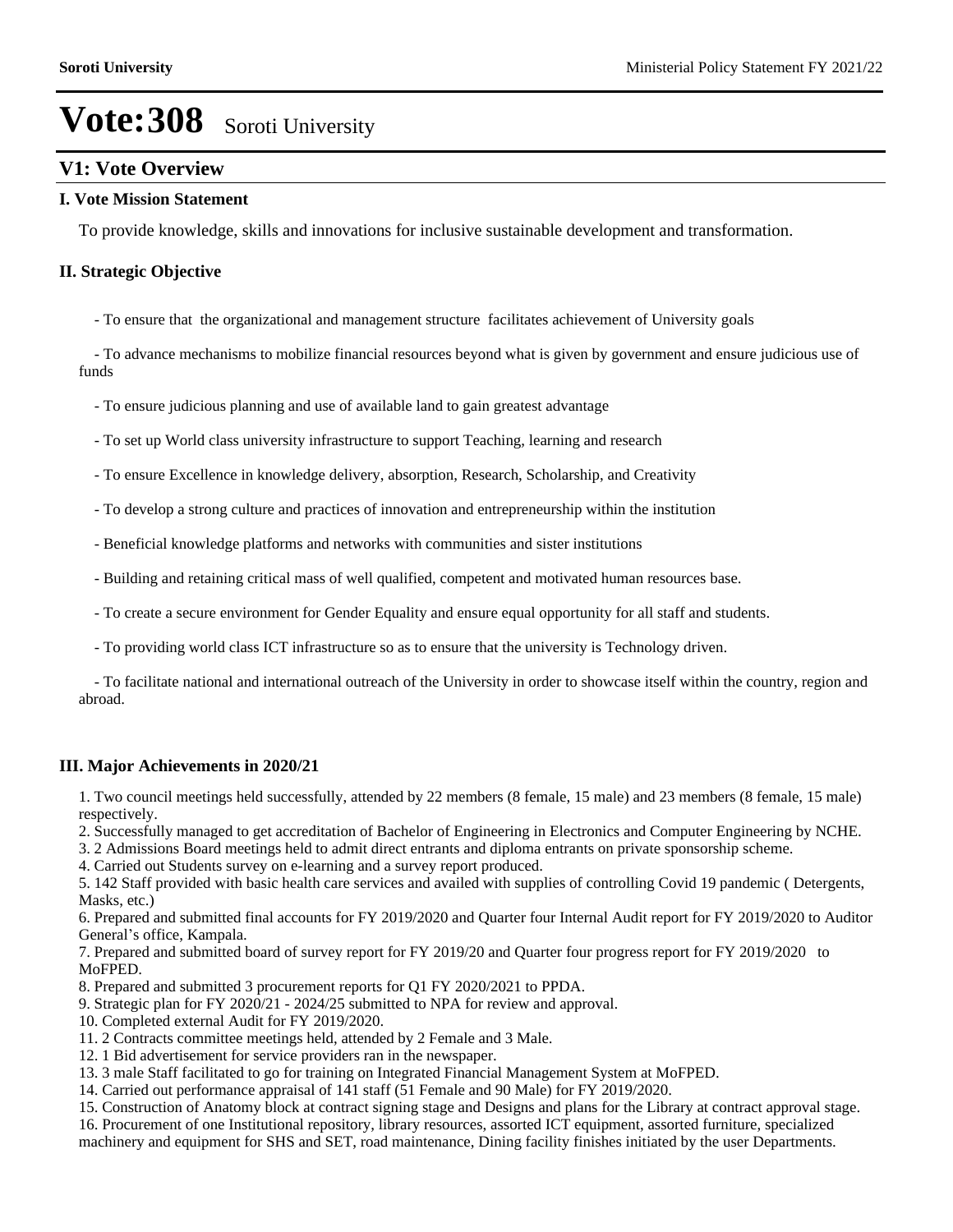#### **IV. Medium Term Plans**

The University will focus on key infrastructure to facilitate Teaching, Learning and Training. Specifically it will focus on: 1. Construction of Anatomy laboratory block with a teaching hospital (Medical school complex) of at least 250 beds for clinical Practical, research

- and Services to the community.
- 2. Construction of Engineering and Technology building
- 3. Construction of the Main Library
- 4. Provision of adequate ICT Hardware and software to improve on Research and Publications
- 5. Conduct outreach programmes to improve on innovations
- 6. Procure Vehicles to facilitate University operations.
- 7. Staff recruitment and retention across all gender
- 8. Equitable access to University Education with at least 30% female
- 9. Provision of adequate Machinery, equipment and materials for all University facilities.
- 10. Construction of a sports complex
- 11. Establishment of research Support, Value addition and Management Centre
- 12. Establishment of a Technology Incubation center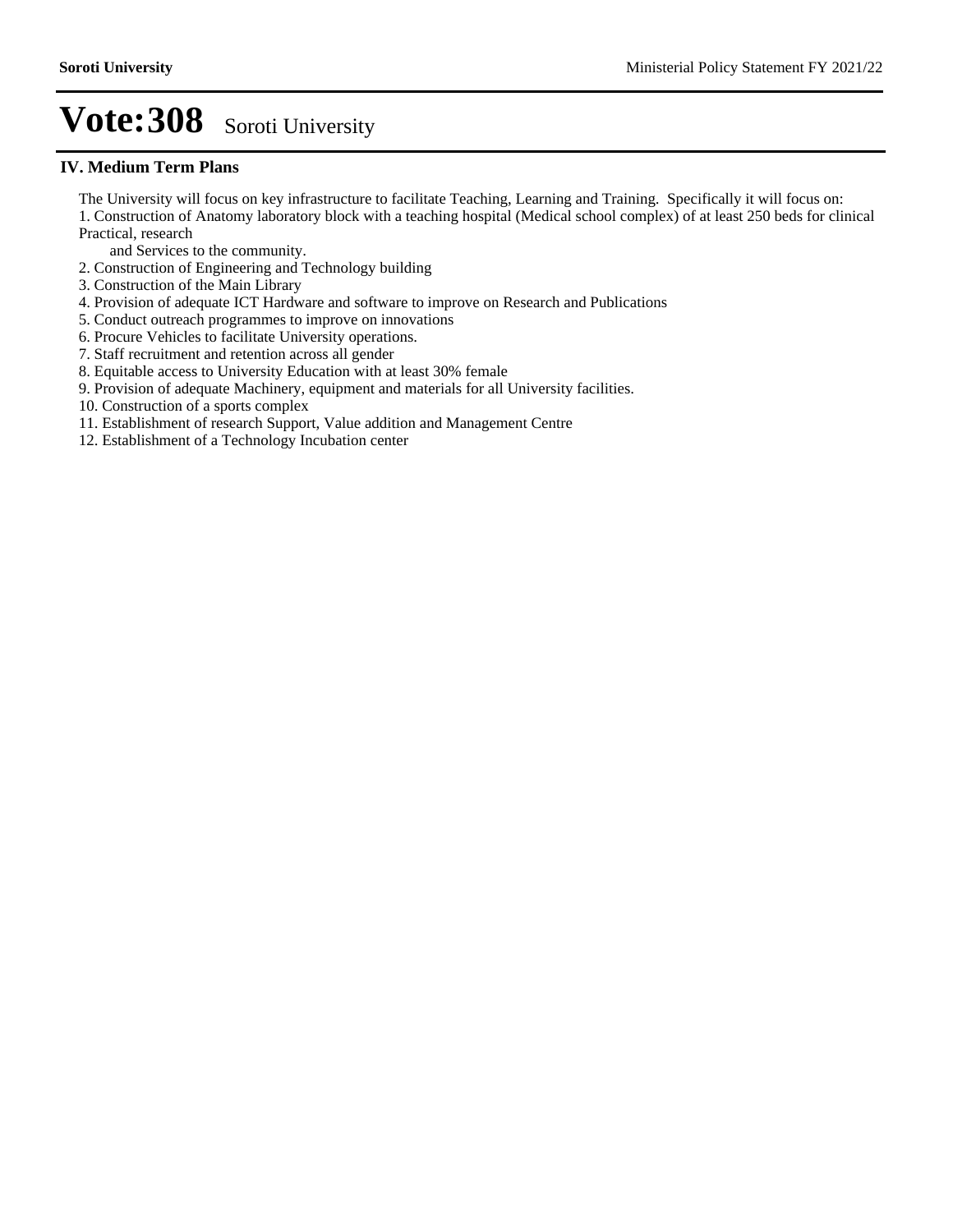### **V. Snapshot Of Medium Term Budget Allocations**

**Table 5.1: Overview of Vote Expenditures (UShs Billion)**

|           |                                                      |                    |               | 2020/21                                   |         | <b>MTEF Budget Projections</b> |         |         |         |
|-----------|------------------------------------------------------|--------------------|---------------|-------------------------------------------|---------|--------------------------------|---------|---------|---------|
|           |                                                      | 2019/20<br>Outturn | <b>Budget</b> | <b>Approved Expenditure</b><br>by End Dec | 2021/22 | 2022/23                        | 2023/24 | 2024/25 | 2025/26 |
| Recurrent | Wage                                                 | 6.793              | 9.602         | 3.561                                     | 9.602   | 10.082                         | 10.082  | 10.082  | 10.082  |
|           | Non Wage                                             | 2.659              | 4.514         | 1.138                                     | 4.684   | 4.684                          | 4.684   | 4.684   | 4.684   |
| Devt.     | GoU                                                  | 1.351              | 6.000         | 0.005                                     | 1.900   | 1.900                          | 1.900   | 1.900   | 1.900   |
|           | Ext. Fin.                                            | 0.000              | 0.000         | 0.000                                     | 0.000   | 0.000                          | 0.000   | 0.000   | 0.000   |
|           | <b>GoU</b> Total                                     | 10.802             | 20.115        | 4.703                                     | 16.185  | 16.665                         | 16.665  | 16.665  | 16.665  |
|           | <b>Total GoU+Ext Fin (MTEF)</b>                      | 10.802             | 20.115        | 4.703                                     | 16.185  | 16.665                         | 16.665  | 16.665  | 16.665  |
|           | <b>Arrears</b>                                       | 0.000              | 0.092         | 0.113                                     | 2.152   | 0.000                          | 0.000   | 0.000   | 0.000   |
|           | <b>Total Budget</b>                                  | 10.802             | 20.207        | 4.817                                     | 18.338  | 16.665                         | 16.665  | 16.665  | 16.665  |
|           | <b>A.I.A Total</b>                                   | 0.000              | 0.000         | 0.000                                     | 0.000   | 0.000                          | 0.000   | 0.000   | 0.000   |
|           | <b>Grand Total</b>                                   | 10.802             | 20.207        | 4.817                                     | 18.338  | 16.665                         | 16.665  | 16.665  | 16.665  |
|           | <b>Total Vote Budget</b><br><b>Excluding Arrears</b> | 10.802             | 20.115        | 4.703                                     | 16.185  | 16.665                         | 16.665  | 16.665  | 16.665  |

#### **Table 5.2: Budget Allocation by Programme (UShs Billion)**

|                                 | 2021/22 Draft Estimates |          |              |  |  |
|---------------------------------|-------------------------|----------|--------------|--|--|
| <b>Billion Uganda Shillings</b> | GoU                     | Ext. Fin | <b>Total</b> |  |  |
| Human Capital Development       | 16.185                  | 0.000    | 16.185       |  |  |
| <b>Grand Total:</b>             | 18.338                  | 0.000    | 18.338       |  |  |
| <b>Total excluding Arrears</b>  | 16.185                  | 0.000    | 16.185       |  |  |

#### **VI. Budget By Economic Clasification**

**Table V6.1 2020/21 and 2021/22 Budget Allocations by Item**

|                                       |        | 2020/21 Approved Budget |            |              |        | 2021/22 Draft Estimates |              |
|---------------------------------------|--------|-------------------------|------------|--------------|--------|-------------------------|--------------|
| Billion Uganda Shillings              | GoU    | Ext. Fin                | <b>AIA</b> | <b>Total</b> | GoU    | Ext. Fin                | <b>Total</b> |
| <b>Output Class: Outputs Provided</b> | 14.115 | 0.000                   | 0.000      | 14.115       | 14.285 | 0.000                   | 14.285       |
| 211 Wages and Salaries                | 10.516 | 0.000                   | 0.000      | 10.516       | 10.376 | 0.000                   | 10.376       |
| 212 Social Contributions              | 0.960  | 0.000                   | 0.000      | 0.960        | 0.961  | 0.000                   | 0.961        |
| 213 Other Employee Costs              | 0.184  | 0.000                   | 0.000      | 0.184        | 0.286  | 0.000                   | 0.286        |
| 221 General Expenses                  | 0.979  | 0.000                   | 0.000      | 0.979        | 0.894  | 0.000                   | 0.894        |
| 222 Communications                    | 0.174  | 0.000                   | 0.000      | 0.174        | 0.143  | 0.000                   | 0.143        |
| 223 Utility and Property Expenses     | 0.221  | 0.000                   | 0.000      | 0.221        | 0.208  | 0.000                   | 0.208        |
| 224 Supplies and Services             | 0.250  | 0.000                   | 0.000      | 0.250        | 0.255  | 0.000                   | 0.255        |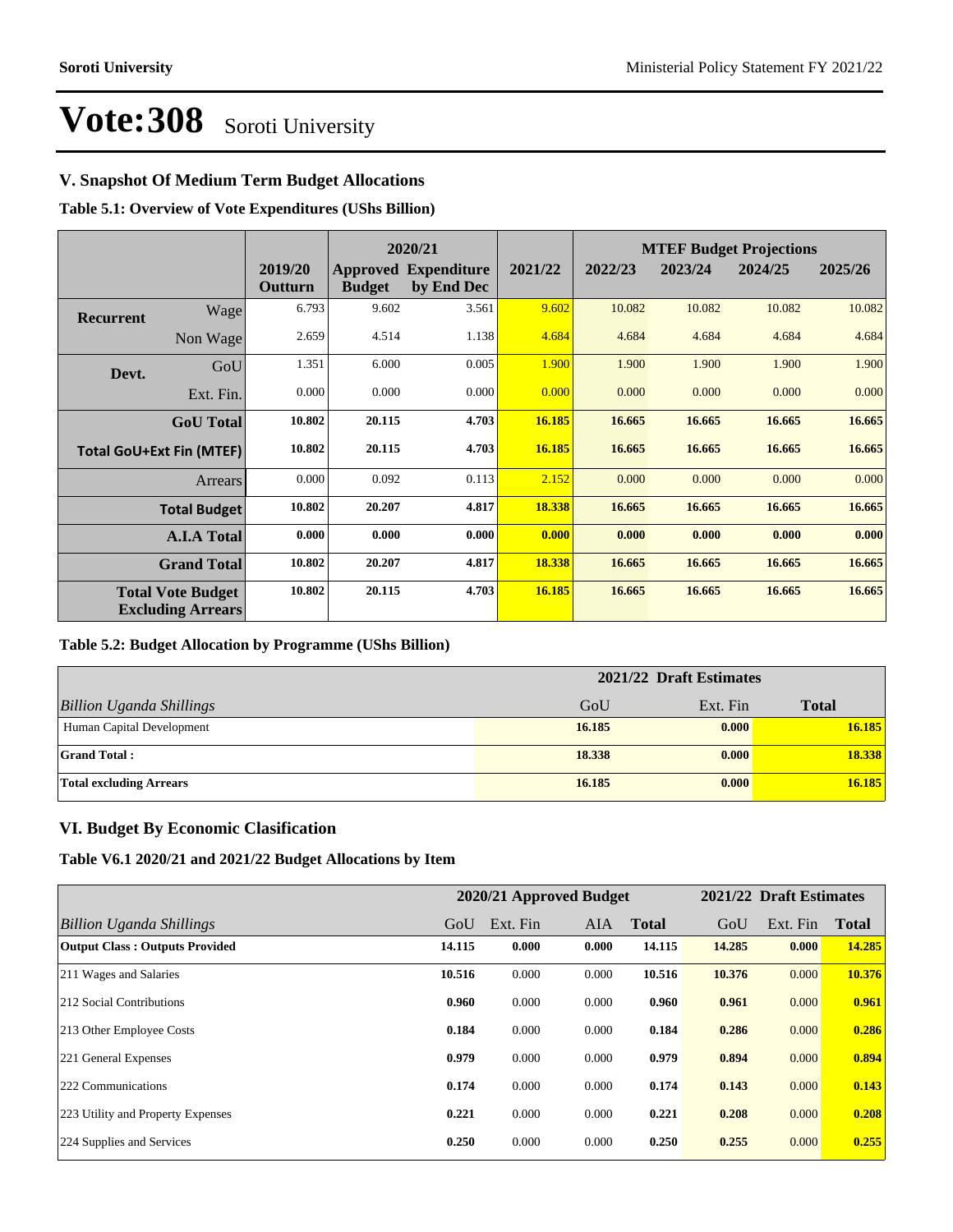| 225 Professional Services                 | 0.087  | 0.000 | 0.000 | 0.087  | 0.091  | 0.000 | 0.091        |
|-------------------------------------------|--------|-------|-------|--------|--------|-------|--------------|
| 226 Insurances and Licenses               | 0.000  | 0.000 | 0.000 | 0.000  | 0.020  | 0.000 | 0.020        |
| 227 Travel and Transport                  | 0.517  | 0.000 | 0.000 | 0.517  | 0.770  | 0.000 | 0.770        |
| 228 Maintenance                           | 0.203  | 0.000 | 0.000 | 0.203  | 0.257  | 0.000 | 0.257        |
| 273 Employer social benefits              | 0.025  | 0.000 | 0.000 | 0.025  | 0.025  | 0.000 | 0.025        |
| <b>Output Class: Capital Purchases</b>    | 6.000  | 0.000 | 0.000 | 6.000  | 1.900  | 0.000 | <b>1.900</b> |
| 281 Property expenses other than interest | 0.145  | 0.000 | 0.000 | 0.145  | 0.000  | 0.000 | 0.000        |
| <b>312 FIXED ASSETS</b>                   | 5.855  | 0.000 | 0.000 | 5.855  | 1.900  | 0.000 | <b>1.900</b> |
| <b>Output Class: Arrears</b>              | 0.092  | 0.000 | 0.000 | 0.092  | 2.152  | 0.000 | 2.152        |
| 321 DOMESTIC                              | 0.092  | 0.000 | 0.000 | 0.092  | 2.152  | 0.000 | 2.152        |
| <b>Grand Total:</b>                       | 20.207 | 0.000 | 0.000 | 20.207 | 18.338 | 0.000 | 18.338       |
| <b>Total excluding Arrears</b>            | 20.115 | 0.000 | 0.000 | 20.115 | 16.185 | 0.000 | 16.185       |

### VII. Budget By Sub-Subprogramme, Department And Project

#### **Table V7.1: Past Expenditure Outturns and Medium Term Projections by Sub-SubProgramme,Department and Project**

| Billion Uganda shillings                                               | FY 2020/21                   |                           |                                   | <b>Medium Term Projections</b>              |         |         |         |             |
|------------------------------------------------------------------------|------------------------------|---------------------------|-----------------------------------|---------------------------------------------|---------|---------|---------|-------------|
|                                                                        | <b>FY 2019/20</b><br>Outturn | Approved<br><b>Budget</b> | <b>Spent By</b><br><b>End Dec</b> | 2021-22<br><b>Proposed</b><br><b>Budget</b> | 2022-23 | 2023-24 | 2024-25 | $2025 - 26$ |
| <b>13 Support Services Programme</b>                                   | 7.231                        | 13.685                    | 2.818                             | 11.934                                      | 8.785   | 8.785   | 8.785   | 8.785       |
| 02 Central Administration                                              | 5.743                        | 7.397                     | 2.756                             | 7.600                                       | 6.562   | 6.562   | 6.562   | 6.562       |
| 05 University Library Services                                         | 0.138                        | 0.288                     | 0.057                             | 0.377                                       | 0.323   | 0.323   | 0.323   | 0.323       |
| 1419 Support to Soroti University<br><b>Infrastructure Development</b> | 0.876                        | 4.100                     | 0.000                             | 0.000                                       | 0.000   | 0.000   | 0.000   | 0.000       |
| 1461 Institutional Support to Soroti<br>University $-$ Retooling       | 0.474                        | 0.000                     | 0.000                             | 0.000                                       | 0.000   | 0.000   | 0.000   | 0.000       |
| 1680 Retooling of Soroti University                                    | 0.000                        | 1.900                     | 0.005                             | 3.957                                       | 1.900   | 1.900   | 1.900   | 1.900       |
| <b>14 Delivery of Tertiary Education</b><br><b>Programme</b>           | 3.571                        | 6.522                     | 1.998                             | 6.404                                       | 7.881   | 7.881   | 7.881   | 7.881       |
| 03 School of Health Sciences                                           | 2.496                        | 3.442                     | 1.315                             | 3.426                                       | 3.906   | 3.906   | 3.906   | 3.906       |
| 04 School of Engineering and Technology                                | 1.023                        | 2.842                     | 0.672                             | 2.796                                       | 2.796   | 2.796   | 2.796   | 2.796       |
| 06 Research and Innovation Department                                  | 0.052                        | 0.238                     | 0.011                             | 0.182                                       | 1.179   | 1.179   | 1.179   | 1.179       |
| <b>Total for the Vote</b>                                              | 10.802                       | 20.207                    | 4.817                             | 18.338                                      | 16.665  | 16.665  | 16.665  | 16.665      |
| <b>Total Excluding Arrears</b>                                         | 10.802                       | 20.115                    | 4.703                             | 16.185                                      | 16.665  | 16.665  | 16.665  | 16.665      |

#### **VIII. Sub-SubProgramme Performance and Medium Term Plans**

#### **Table V8.1: Sub-SubProgramme Outcome and Outcome Indicators**

**Sub-SubProgramme :** 13 Support Services Programme

**Objective :** To create and sustain an enabling environment for efficient and effective delivery of Tertiary Education. To increase access to opportunities of higher education and meet the Higher Education requirements at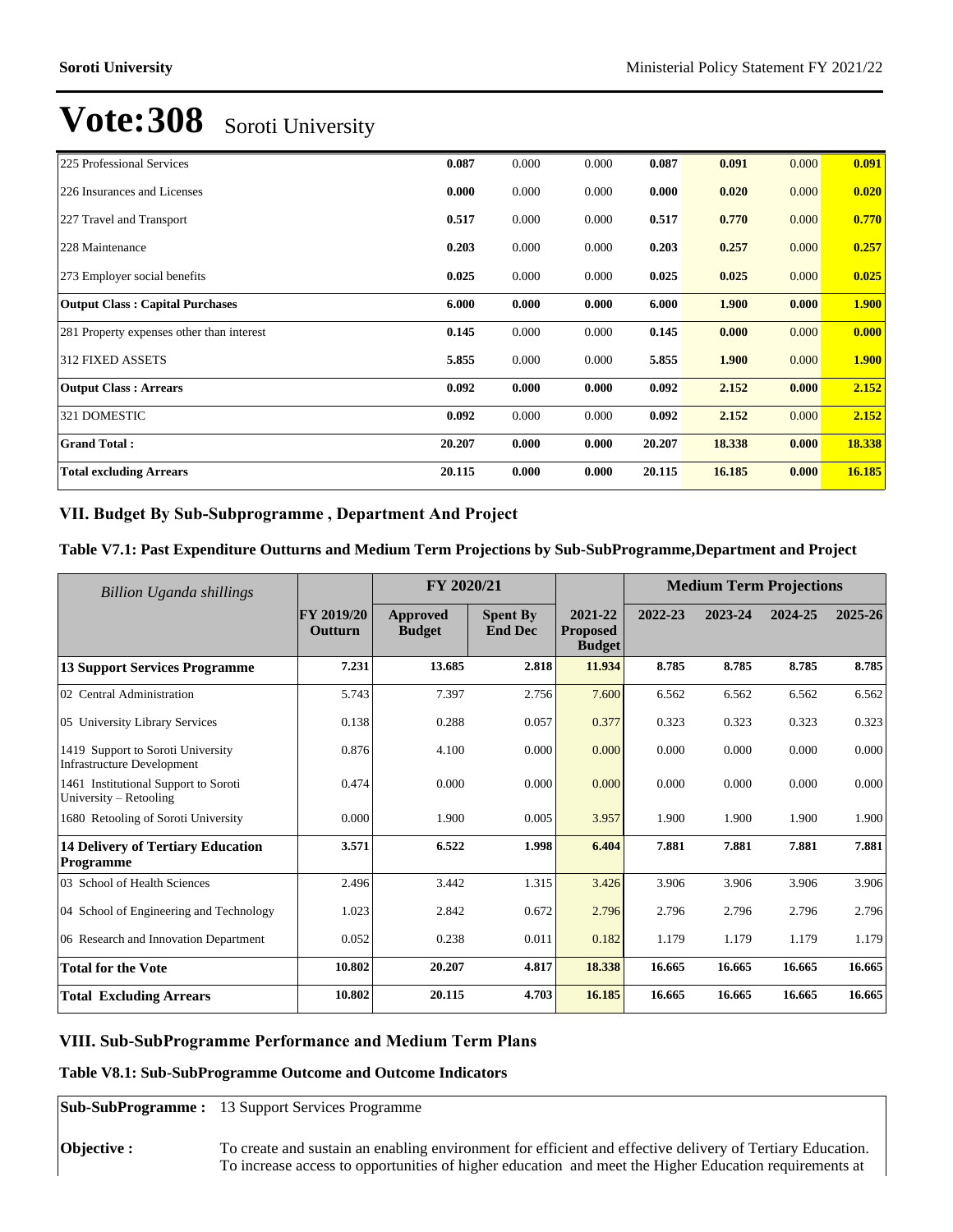|                                                             | national and international levels.                                                                      |                 |                  |               |                            |              |  |  |  |
|-------------------------------------------------------------|---------------------------------------------------------------------------------------------------------|-----------------|------------------|---------------|----------------------------|--------------|--|--|--|
| <b>Responsible Officer:</b>                                 | Lawrence Too-Okema                                                                                      |                 |                  |               |                            |              |  |  |  |
| <b>Outcome:</b>                                             | An efficient and effective institution                                                                  |                 |                  |               |                            |              |  |  |  |
|                                                             | 1. Improved resource utilization and accountability                                                     |                 |                  |               |                            |              |  |  |  |
|                                                             |                                                                                                         |                 |                  |               | <b>Performance Targets</b> |              |  |  |  |
|                                                             | <b>Outcome Indicators</b>                                                                               |                 |                  | 2021/22       | 2022/23                    | 2023/24      |  |  |  |
|                                                             |                                                                                                         | <b>Baseline</b> | <b>Base year</b> | <b>Target</b> | Projection                 | Projection   |  |  |  |
| • Annual external Auditor General rating of the institution |                                                                                                         | 65%             | 2020             | 70%           | 75%                        | 75%          |  |  |  |
|                                                             | • Level of compliance of planning and Budgeting instruments to NDP II                                   | 60%             | 2020             | 70%           | 75%                        | 78%          |  |  |  |
| • Level of Strategic plan delivered (%)                     |                                                                                                         | 5%              | 2020             | 20%           | 30%                        | 50%          |  |  |  |
| • Budget absorption rate                                    |                                                                                                         | 80%             | 2020             | 80%           | 80%                        | 80%          |  |  |  |
| budgeting                                                   | • Level of compliance of the Ministerial Policy Statement (MPS) to Gender and Equity                    | 70%             | 2020             | 75%           | 75%                        | 80%          |  |  |  |
| <b>Department: 02 Central Administration</b>                |                                                                                                         |                 |                  |               |                            |              |  |  |  |
| <b>Budget Output: 01 Administrative Services</b>            |                                                                                                         |                 |                  |               |                            |              |  |  |  |
| No. of council and management resolutions implemented       | 20                                                                                                      | 25              | 30               |               |                            |              |  |  |  |
| % increase in non-tax revenue collection                    | 10%                                                                                                     | 10%             | 10%              |               |                            |              |  |  |  |
| % of audit queries addressed                                |                                                                                                         |                 |                  | 75%           | 80%                        | 85%          |  |  |  |
|                                                             | <b>Budget Output: 02 Financial Management and Accounting Services</b>                                   |                 |                  |               |                            |              |  |  |  |
| Final accounts in place                                     |                                                                                                         |                 |                  | $\mathbf{1}$  | 1                          | 1            |  |  |  |
| Quarterly Financial Management reports in place             |                                                                                                         |                 |                  |               | 4                          |              |  |  |  |
| <b>Budget Output: 03 Procurement Services</b>               |                                                                                                         |                 |                  |               |                            |              |  |  |  |
| Approved procurement plan in place                          |                                                                                                         |                 |                  | $\mathbf{1}$  | 1                          | 1            |  |  |  |
| % of approved procurement plan implemented                  |                                                                                                         |                 |                  | 80%           | 85%                        | 90%          |  |  |  |
| % of Quarterly procurement reports produced                 |                                                                                                         |                 |                  | <b>100%</b>   | 100%                       | 100%         |  |  |  |
|                                                             | <b>Budget Output: 04 Planning and Monitoring Services</b>                                               |                 |                  |               |                            |              |  |  |  |
|                                                             | Ministerial Policy Statement, Budget Framework Paper, Quarterly and annual performance reports in place |                 |                  | $\mathbf{1}$  | $\mathbf{1}$               | $\mathbf{1}$ |  |  |  |
| % of strategic plan implemented                             |                                                                                                         |                 |                  | 20%           | 40%                        | 60%          |  |  |  |
| <b>Budget Output: 05 Audit</b>                              |                                                                                                         |                 |                  |               |                            |              |  |  |  |
| % No. of internal Audit reports                             |                                                                                                         |                 |                  | 100%          | 100%                       | 100%         |  |  |  |
| <b>Budget Output: 07 Estates and Works</b>                  |                                                                                                         |                 |                  |               |                            |              |  |  |  |
| % No. of motor vehicles maintained                          |                                                                                                         |                 |                  | 100%          | 100%                       | 100%         |  |  |  |
| % No. of machinery and equipment maintained                 |                                                                                                         |                 |                  | 85%           | 87%                        | 90%          |  |  |  |
| % No. of furniture and fixtures maintained                  |                                                                                                         |                 |                  | 70%           | 75%                        | 80%          |  |  |  |
|                                                             |                                                                                                         |                 |                  |               |                            |              |  |  |  |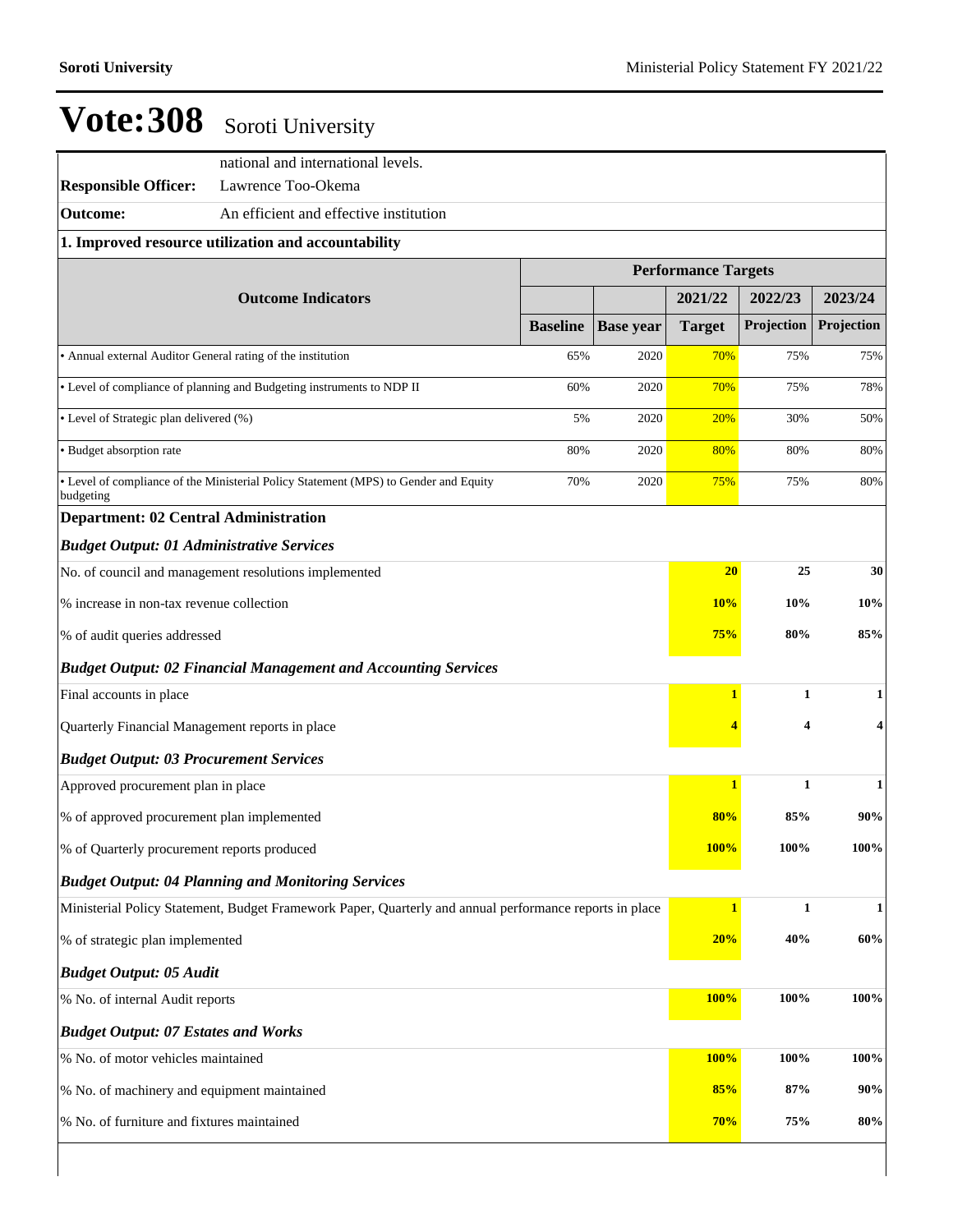|                                                       | <b>Budget Output: 09 Academic Affairs (Inc.Convocation)</b>                                                                                                                                                                                                            |                 |                  |                            |                         |                  |  |  |
|-------------------------------------------------------|------------------------------------------------------------------------------------------------------------------------------------------------------------------------------------------------------------------------------------------------------------------------|-----------------|------------------|----------------------------|-------------------------|------------------|--|--|
| Quality assurance reports                             |                                                                                                                                                                                                                                                                        |                 |                  | $\overline{\bf{4}}$        | $\overline{\mathbf{4}}$ | 4                |  |  |
| Enrollment gender                                     | 250                                                                                                                                                                                                                                                                    | 350             | 450              |                            |                         |                  |  |  |
| No of apprenticeship provided                         | 3                                                                                                                                                                                                                                                                      | 5               | 10               |                            |                         |                  |  |  |
| No. of exchange programs provided                     |                                                                                                                                                                                                                                                                        |                 |                  | $\mathbf{1}$               | $\overline{2}$          | 3                |  |  |
| No. of academic programs reviewed and accredited      |                                                                                                                                                                                                                                                                        |                 |                  | $\overline{2}$             | $\overline{2}$          | 1                |  |  |
| No. of academic programs developed accredited         |                                                                                                                                                                                                                                                                        |                 |                  |                            | 1                       | $\boldsymbol{2}$ |  |  |
|                                                       | <b>Budget Output: 11 Student Affairs (Sports affairs, guild affairs, chapel)</b>                                                                                                                                                                                       |                 |                  |                            |                         |                  |  |  |
| Number of Students paid living out allowances         |                                                                                                                                                                                                                                                                        |                 |                  | 260                        | 360                     | 460              |  |  |
| Number of Students counseled                          |                                                                                                                                                                                                                                                                        |                 |                  | 521                        | 621                     | 721              |  |  |
| Number of competitions participated in                |                                                                                                                                                                                                                                                                        |                 |                  |                            | 3                       | 4                |  |  |
|                                                       | <b>Budget Output: 19 Human Resource Management Services</b>                                                                                                                                                                                                            |                 |                  |                            |                         |                  |  |  |
| % of staff establishment filled                       |                                                                                                                                                                                                                                                                        |                 |                  | 40%                        | 45%                     | 50%              |  |  |
| % of staff attendance                                 | 90%                                                                                                                                                                                                                                                                    | 95%             | 98%              |                            |                         |                  |  |  |
| <b>Department: 05 University Library Services</b>     |                                                                                                                                                                                                                                                                        |                 |                  |                            |                         |                  |  |  |
| <b>Budget Output: 01 Administrative Services</b>      |                                                                                                                                                                                                                                                                        |                 |                  |                            |                         |                  |  |  |
| No. of council and management resolutions implemented |                                                                                                                                                                                                                                                                        |                 |                  |                            | <b>10</b><br>15         | 15               |  |  |
| % increase in non-tax revenue collection              | 30%                                                                                                                                                                                                                                                                    | 35%             | 40%              |                            |                         |                  |  |  |
| % of audit queries addressed                          |                                                                                                                                                                                                                                                                        |                 |                  | 70%                        | 80%                     | 85%              |  |  |
| Project: 1680 Retooling of Soroti University          |                                                                                                                                                                                                                                                                        |                 |                  |                            |                         |                  |  |  |
|                                                       | <b>Budget Output: 77 Purchase of Specialised Machinery &amp; Equipment</b>                                                                                                                                                                                             |                 |                  |                            |                         |                  |  |  |
| No. of equipment procured                             |                                                                                                                                                                                                                                                                        |                 |                  | 14                         | 16                      | 20               |  |  |
|                                                       | Sub-SubProgramme: 14 Delivery of Tertiary Education Programme                                                                                                                                                                                                          |                 |                  |                            |                         |                  |  |  |
| Objective:                                            | To carry out training and community outreach in the fields of health sciences, engineering and<br>technology, applied sciences and science education to produce skilled and ethical labor force.<br>To increase high impact research, innovation and entrepreneurship. |                 |                  |                            |                         |                  |  |  |
| <b>Responsible Officer:</b>                           | James Gregory Okello                                                                                                                                                                                                                                                   |                 |                  |                            |                         |                  |  |  |
| <b>Outcome:</b>                                       | Equitable access                                                                                                                                                                                                                                                       |                 |                  |                            |                         |                  |  |  |
|                                                       | 1. Increased enrolment for male and female at all levels                                                                                                                                                                                                               |                 |                  |                            |                         |                  |  |  |
|                                                       |                                                                                                                                                                                                                                                                        |                 |                  | <b>Performance Targets</b> |                         |                  |  |  |
|                                                       | <b>Outcome Indicators</b>                                                                                                                                                                                                                                              |                 |                  | 2021/22                    | 2022/23                 | 2023/24          |  |  |
|                                                       |                                                                                                                                                                                                                                                                        | <b>Baseline</b> | <b>Base year</b> | <b>Target</b>              | Projection              | Projection       |  |  |
|                                                       | N/A                                                                                                                                                                                                                                                                    |                 |                  |                            |                         |                  |  |  |
| <b>Outcome:</b>                                       | Competitive graduates                                                                                                                                                                                                                                                  |                 |                  |                            |                         |                  |  |  |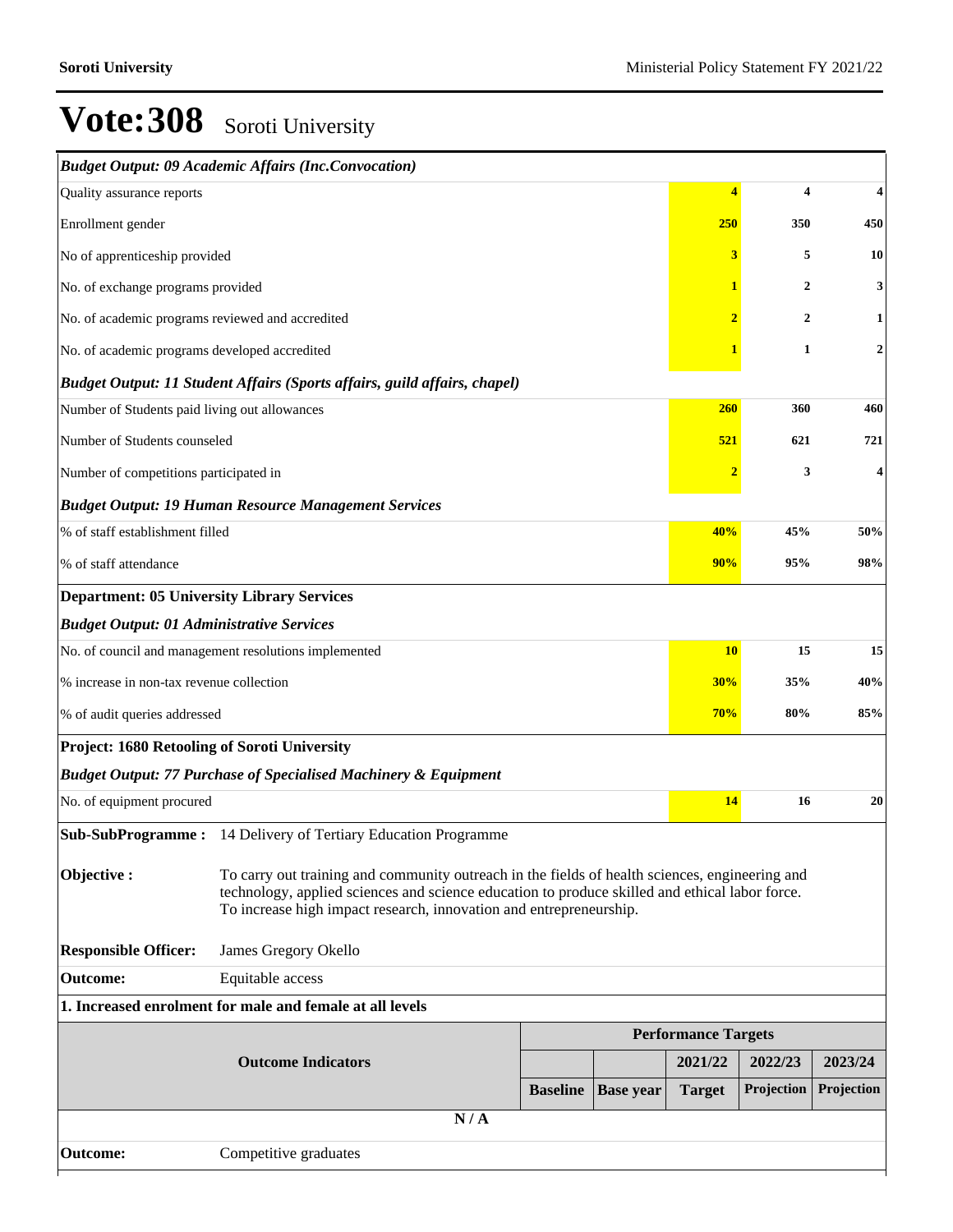#### **1. Improved proficiency and basic life skills**

|                                                                       |                 |                  | <b>Performance Targets</b> |            |            |
|-----------------------------------------------------------------------|-----------------|------------------|----------------------------|------------|------------|
| <b>Outcome Indicators</b>                                             |                 |                  | 2021/22                    | 2022/23    | 2023/24    |
|                                                                       | <b>Baseline</b> | <b>Base</b> year | <b>Target</b>              | Projection | Projection |
| • Percentage of vacant teaching posts filled                          | 20%             | 2020             | 20%                        | 25%        | 30%        |
| • Rate of undertaking research                                        | 30%             | 2020             | 30%                        | 40%        | 50%        |
| • Rate of rolling research finding and innovations for implementation | 20%             | 2020             | 20%                        | 25%        | 30%        |
| • Percentage of Students graduating on time (by cohort)               | 70%             | 2019             | 0%                         | 0%         | 0%         |
| • Percentage of students on apprenticeship                            | 60%             | 2019             | 60%                        | 70%        | 80%        |
| • Proportion of students on government sponsorship                    | 50%             | 2019             | 60%                        | 65%        | 70%        |
| <b>Department: 03 School of Health Sciences</b>                       |                 |                  |                            |            |            |
| <b>Budget Output: 01 Teaching and Training</b>                        |                 |                  |                            |            |            |
| Enrolment Rate in University                                          |                 |                  | 60%                        | 65%        | 70%        |
| <b>Department: 04 School of Engineering and Technology</b>            |                 |                  |                            |            |            |
| <b>Budget Output: 01 Teaching and Training</b>                        |                 |                  |                            |            |            |
| Enrolment Rate in University                                          |                 |                  | 50%                        | 60%        | 65%        |
| <b>Department: 06 Research and Innovation Department</b>              |                 |                  |                            |            |            |
| <b>Budget Output: 02 Research and Graduate Studies</b>                |                 |                  |                            |            |            |
| Education by Type of Programmes                                       |                 |                  | 10%                        | 15%        | 20%        |

## **IX. Major Capital Investments And Changes In Resource Allocation**

### **Table 9.1: Major Capital Investment (Capital Purchases outputs over 0.5Billion)**

| FY 2020/21                                                            | FY 2021/22   |                                                                                                                                                                                                                         |                                                                                                                                                                            |
|-----------------------------------------------------------------------|--------------|-------------------------------------------------------------------------------------------------------------------------------------------------------------------------------------------------------------------------|----------------------------------------------------------------------------------------------------------------------------------------------------------------------------|
| <b>Appr. Budget and Planned Outputs</b>                               |              | <b>Expenditures and Achievements by</b><br>end Dec                                                                                                                                                                      | <b>Proposed Budget and Planned</b><br>Outputs                                                                                                                              |
| Vote 308 Soroti University                                            |              |                                                                                                                                                                                                                         |                                                                                                                                                                            |
| Sub-SubProgramme: 07 13 Support Services Programme                    |              |                                                                                                                                                                                                                         |                                                                                                                                                                            |
| Development Project: 1680 Retooling of Soroti University              |              |                                                                                                                                                                                                                         |                                                                                                                                                                            |
| Budget Output: 07 13 77 Purchase of Specialised Machinery & Equipment |              |                                                                                                                                                                                                                         |                                                                                                                                                                            |
| Purchase of labaratory equipment                                      |              | Contracts signed with different contractors for<br>procurement of assorted specialized machinery,<br>equipment and supplies for SHS, procurement<br>of assorted machinery and equipment for SET<br>at evaluation stage. | 7 sets of assorted machinery and equipment for<br>SET, 7 assorted laboratory equipment for SHS, 7<br>sets f consumable(chemicals and reagents) for<br><b>SHS</b> procured. |
| <b>Total Output Cost(Ushs Thousand)</b>                               | 1,100,000    | 0                                                                                                                                                                                                                       | <b>1,300,000</b>                                                                                                                                                           |
| Gou Dev't:                                                            | 1,100,000    | $\Omega$                                                                                                                                                                                                                | 1,300,000                                                                                                                                                                  |
| Ext Fin:                                                              | $\mathbf{0}$ | $\Omega$                                                                                                                                                                                                                |                                                                                                                                                                            |
| A.I.A:                                                                | 0            | $\Omega$                                                                                                                                                                                                                |                                                                                                                                                                            |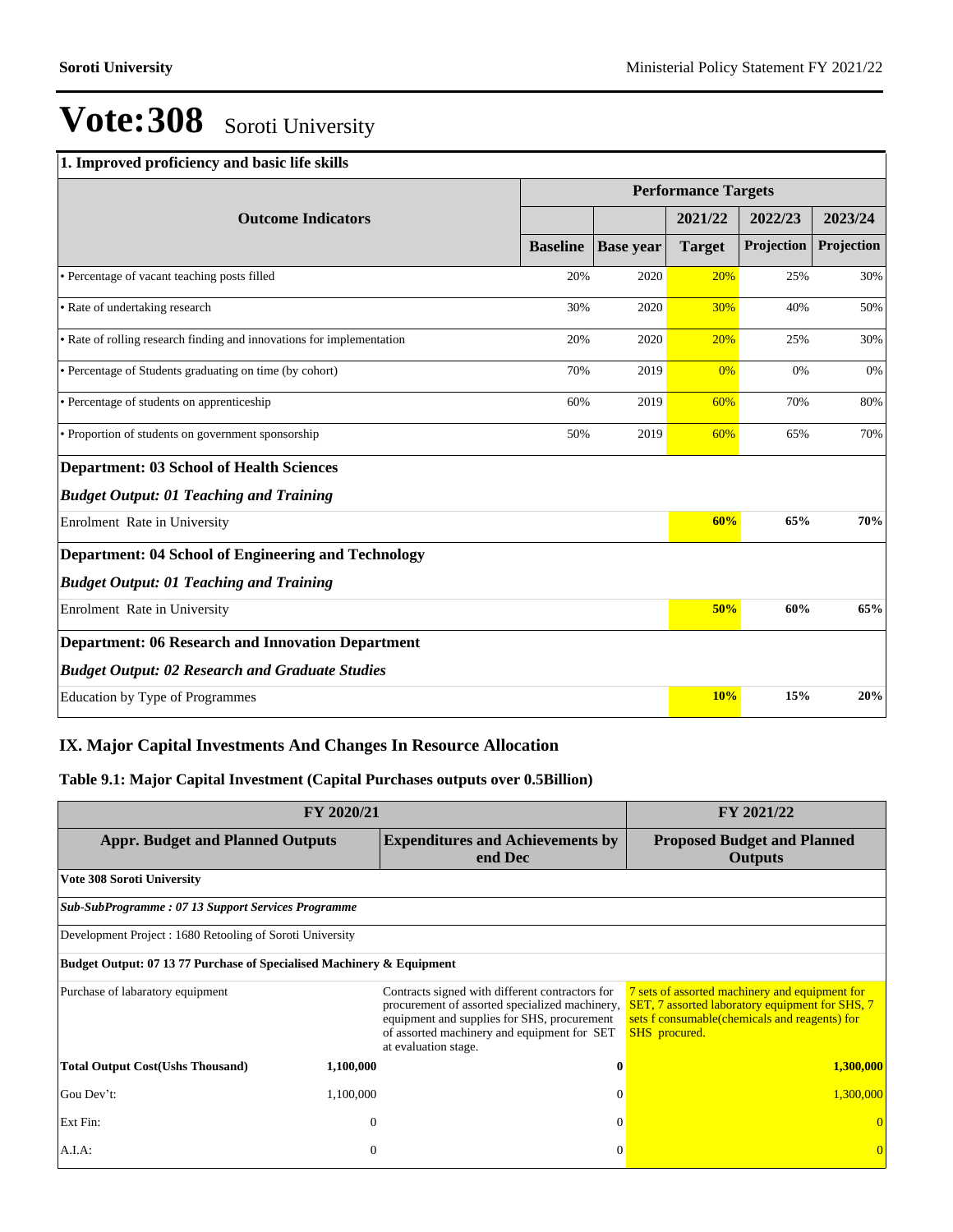## **X. Vote Challenges and Plans To Improve Performance**

#### **Vote Challenges**

Inadequate funds (Non-wage recurrent) for payment of living out allowances to Government sponsored students for academic year 2021/2022 of UGX 600,000,000 as well as facilitation to the Students' Guild Council.

Lack of funds to recruit critical Teaching staff for 3rd year students of Bachelor of Medicine and Bachelor of Surgery (MBChB) and Bachelor of Nursing Science (BNS) UGX 15.8 Billion.

3. Inadequate funds for Development, this includes Construction of Anatomy Laboratory Phase one currently at 10%,( UGX 20Billion), Completion of the Dining facility for Students and staff (UGX 200Million), Construction of the Library and Construction of School of Engineering and Technology.

Inadequate funds for staff to carry out Research.

#### **Plans to improve Vote Performance**

Cut down on consumptive activities and focus on the priority areas Carry out recruitment in a phased manner Initiate the procurement processes early to avoid delays leading to under absorption of Funds. Prudent Planning and prioritizing University activities especially teaching and learning.

#### **XI Off Budget Support**

#### **Table 11.1 Off-Budget Support by Department and Project**

N/A

### **XII. Vote Cross Cutting Policy And Other Budgetary Issues**

#### **Table 12.1: Cross- Cutting Policy Issues**

| <b>Issue Type:</b>                  | <b>HIV/AIDS</b>                                                                                                                                                                                                                                                |
|-------------------------------------|----------------------------------------------------------------------------------------------------------------------------------------------------------------------------------------------------------------------------------------------------------------|
| Objective:                          | To institute and strengthen HIV/AIDS campaign on campus                                                                                                                                                                                                        |
| <b>Issue of Concern:</b>            | Low level of HIV/AIDS activities within the University                                                                                                                                                                                                         |
| <b>Planned Interventions:</b>       | • HIV/AIDS Policy approved<br>• Continuous sensitization of students, staff and the community regarding HIV prevention<br>• Procurement of essential medicines and supplies<br>• Providing routine Voluntary Counseling and testing services in the University |
| <b>Budget Allocation (Billion):</b> | 0.020                                                                                                                                                                                                                                                          |
| <b>Performance Indicators:</b>      | 200 Students both Female and Male Tested and counseled                                                                                                                                                                                                         |
| <b>Issue Type:</b>                  | Gender                                                                                                                                                                                                                                                         |
| Objective:                          | 1. To set up gender and disability Units<br>2. To provide the SUNs gender and disability policies.                                                                                                                                                             |
| <b>Issue of Concern:</b>            | Gender and equity disparities /Limited gender and equity mainstreaming in core activities of the<br>University                                                                                                                                                 |